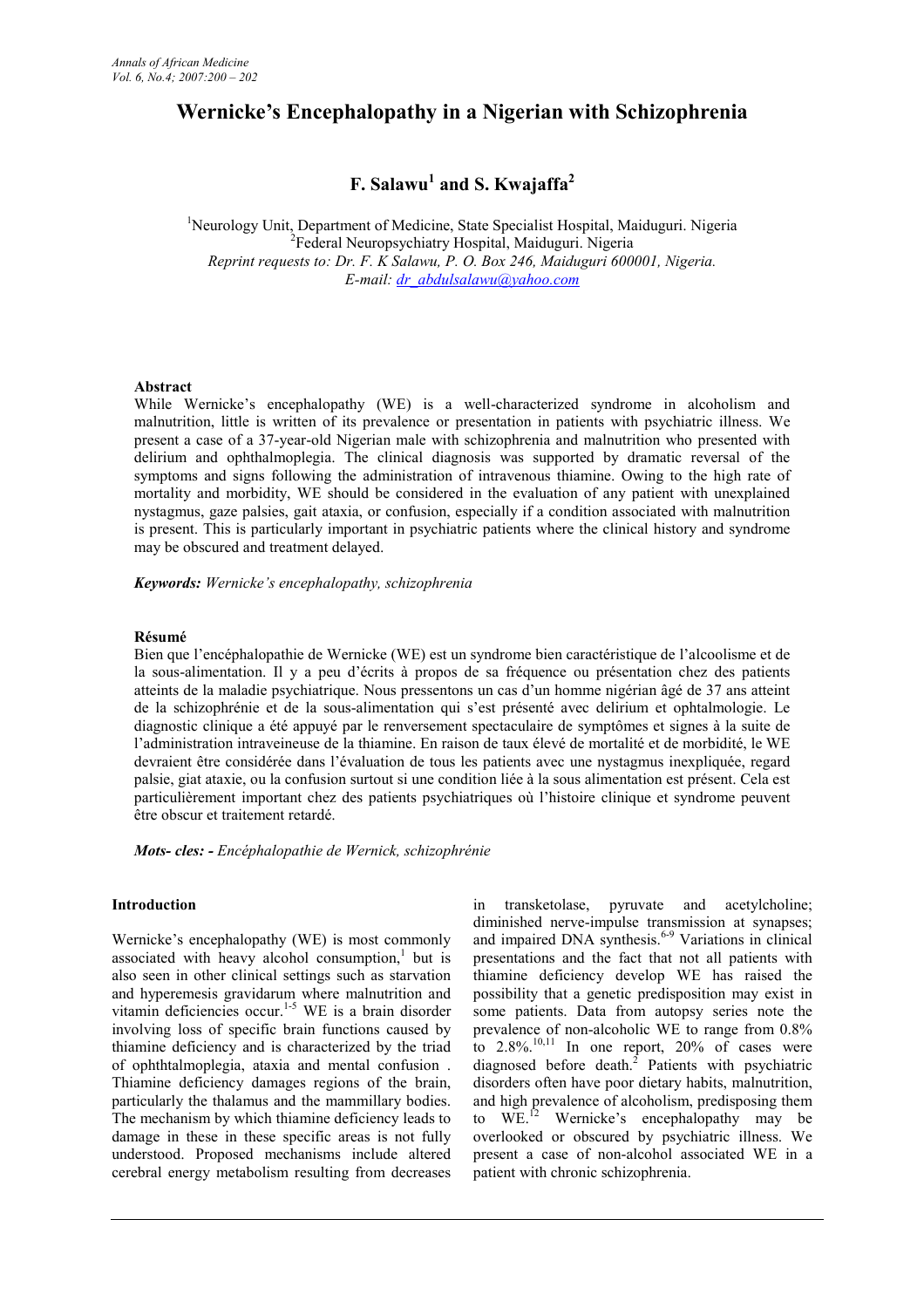### *Case report*

A 37-year-old Nigerian male with chronic schizophrenia of 9-year duration who refuses his medication of chlorpromazine for four months, had delusion that he was dying from a tumour and withdrew to his bed with neglect of his nutrition and subsequently loss of weight. He was admitted to hospital in a mute unresponsive state. He had a significant history of alcohol use as an adolescent but stopped drinking 10 years ago. He had no history of delirium tremens, seizures, tobacco or illicit drug use. Examination revealed normal temperature and blood pressure, blood pressure of 112/82mmHg, heart rate of 104/min and respiration 22/min. He was disorientated, agitated and emaciated. Pupils were equal, round and reactive to light, with marked limitation of bilateral vertical and horizontal gaze with no nystagmus. He had hypertonia but deep tendon reflexes could not be elicited and plantar respond was flexor because of mild polyneuropathy. He moves all four extremities but he was unable to stand or ambulate.

Laboratory studies revealed serum sodium of 130mmol/L, serum chloride of 92mmol/L, serum bicarbonate of 18mmol/L and serum creatinine of 152µmol/L. His mean corpuscular volume (MCV) was 92 fl, prothrombin time was 12 seconds, electrocardiogram and chest radiograph were normal. Serum aspartate transaminase (AST) was 15 U/L, alanine transaminase (ALT) 22 U/L, serum albumin 30 g/L and total protein 68 g/L. He was treated with intravenous 0.9% saline with 5% dextrose, thiamine and multivitamins.

He responded rapidly within four to six hours after the administration of 100mg of intravenous thiamine, with improvement in his mental status, dyskinesia, rigidity and ophthtalmoplegia and a balanced diet was resumed as soon as possible. Flupentixol decanoate was initiated for his schizophrenia. The thiamine dose was maintained at 100mg/d throughout hospitalization and multivitamin tablets continued upon discharge.

## **Discussion**

Wernicke's encephalopathy (originally called *polioencephalitis heamorragica* superioris) was first recognized by a German neurologist and psychiatrist Karl Wernicke in 1881 as a morbid neurological condition associated with thiamine deficiency and characterized by nystagmus, abducens nerve and conjugate gaze palsies, ataxia of gait, and mental confusion, and a predictable response to thiamine.<sup>13</sup> It is a medical emergency and if not recognized and treated early is associated with progression to irreversible Korsakoff psychosis, with confabulation and anterograde memory deficits, and with 17% mortality<sup>9</sup>

| Clinically,        | we             | most | often          | associate |
|--------------------|----------------|------|----------------|-----------|
| Wernicke's         | encephalopathy |      | with           | alcohol   |
| consumption. $1-5$ | Wernicke's     |      | encephalopathy |           |

producing an altered state may occur in malnourished psychiatric patients even in the absence of alcohol abuse.<sup>1-5</sup> While it is always difficult to completely exclude recent alcohol abuse as a contributor to his presentation, the observations of his family and coworker, and the absence of macrocytosis and normal values of serum transaminases make it less likely. The most commonly used biological markers of excessive alcohol consumption are mean cell volume (MCV) and gamma glutamyl transpeptidase (GGT). Of these, GGT is a better predictor than MCV it could not be assayed in our center. Our patient presented with decompensated chronic schizophrenia, acute delirium, ophthaloplegia, malnutrition without evidence of trauma, or other medication toxicity and he had stopped drinking alcohol over a decade ago. Given the course of our patient's presentation of ophthtalmoplegia, and mental confusion which all improved rapidly with IV thiamine, we feel this is most supportive of a diagnosis of non-alcohol associated WE.

Wernicke's encephalopathy is diagnosed when patients seek medical attention and have the classic trio of signs: mental confusion, eye movement disorder, and ataxia. Patients with schizophrenia are at greater risk for WE due to minimal self-care and homelessness, predisposing them to poor dietary habits, and malnutrition.<sup>14</sup> Additionally, as the diagnosis of WE is primarily clinical it could be supported by neuroimaging or autopsy findings showing degeneration of the thalamus and mammillary bodies and loss of brain volume in the area surrounding the fourth ventricle-a fluid filled cavity near the brainstem. No test is diagnostic of WE and computed tomography is only  $13\%$  sensitive,<sup>15</sup> it was not carried out on our patient. Data from autopsy series note the prevalence of non-alcoholic Wernicke's encephalopathy to range from 0.8% to  $2.8\%$ .<sup>6,7</sup>

Owing to the high rate of mortality and morbidity, Wernicke's encephalopathy should be considered in the evaluation of any patient with unexplained nystagmus, gaze palsies, gait ataxia or confusion, especially if a condition associated with malnutrition is present. While this case of Wernicke's encephalopathy appeared in the setting of a patient with active psychiatric disease, we believe it highlights the importance of recognizing nonalcoholic populations at risk for thiamine deficiency and Wernicke's encephalopathy and carrying out a detailed neurological examination in such patients.

### **References**

- 1. Loh Y, Watson WD, Verma A, Chang ST, Stocker DJ, Labutta RJ. Acute Wernicke's encephalopathy following bariatric surgery: clinical course and MRI correlation. Obes Surg. 2004;14:129-132.
- 2. Ogershok PR, Rahman A, Nestor S, Brick J. Wernicke's encephalopathy in non-alcoholic